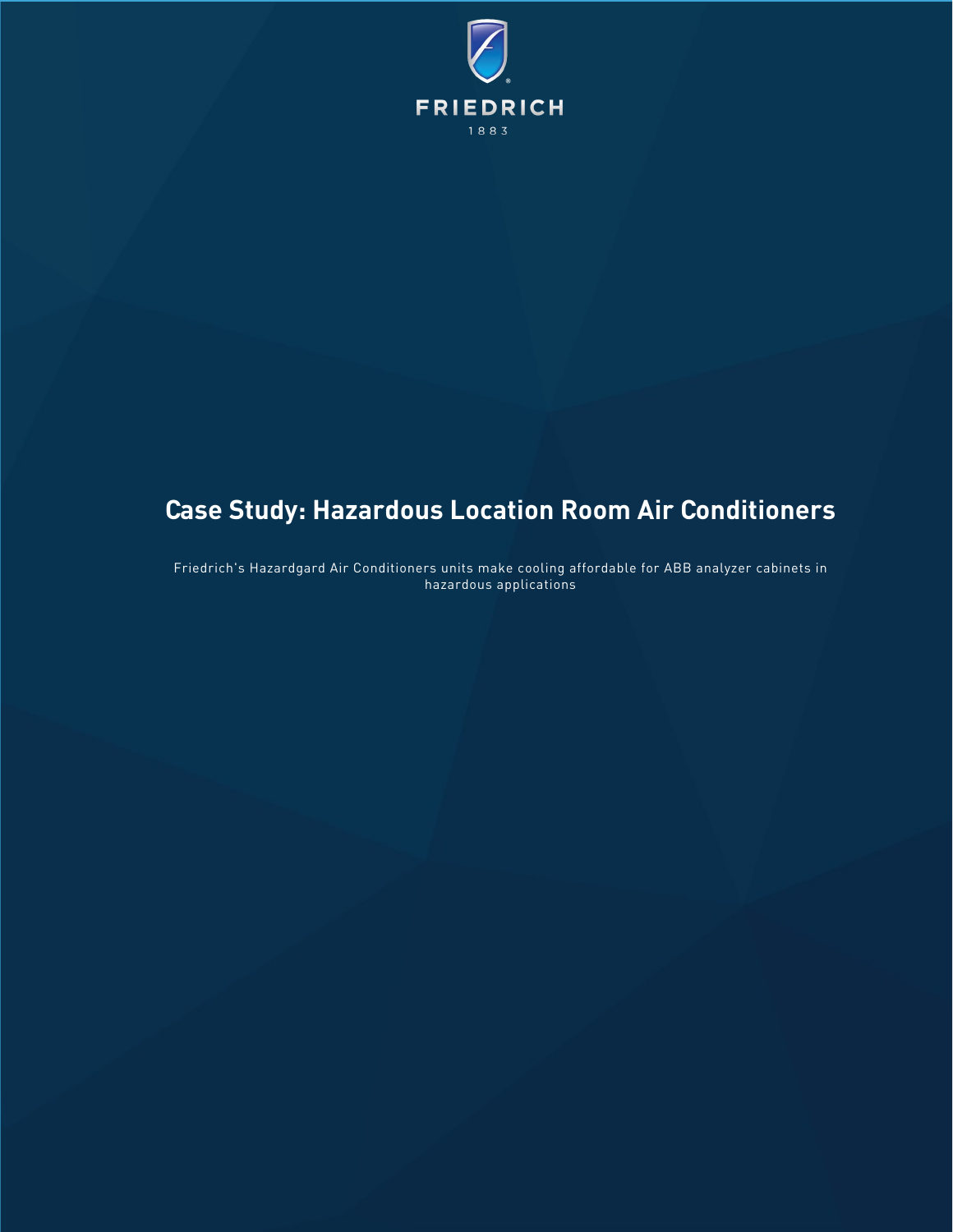

# The Challenge

Analytical instruments used for gas and oil measurements need to stay cool to maintain accuracy in desert or tropical environments. Add heat generated by electrical equipment in a confined space, plus hazardous and possibly flammable chemicals in the air, and it's easy to think that only a custom engineered HVAC system could handle the demanding duty.

# The Approach

But a world leader in packaged analyzer cabinets -- ABB Engineering (Shanghai), a wholly owned enterprise of ABB -- turned to Hazardgard window-sized AC units, made by Friedrich (San Antonio, Texas) for a safe, cost-effective cooling solution for cabinets deployed from Saudi Arabia to South America.

### The Solution

"Our analyzer cabinets are custom made to meet the exacting specifications of many different petrochemical, natural gas and chemical customers," says a supply chain specialist for ABB Engineering Shanghai. "We integrate a variety of analytical instruments and electrical equipment into a man-sized cabinet up to 140 cubic feet (4 cubic meters) in size. We typically recommend Friedrich Hazardgard room AC units because they can handle up to 130°F ambient temperatures in a hazardous environment where constant runtime is required."

# A Cooling Solution that Performs in Harsh Conditions for Less Cost

Meeting the stringent operating conditions -- high ambient temperatures, high runtimes, highly hazardous environment -- normally would require a customengineered HVAC system. ABB went to many different vendors with the hope of finding an AC solution that could meet their parameters, but all the vendors had to design-engineer their HVAC systems, causing long lead times and high costs.

Instead, they discovered that Hazardgard units were being mass-manufactured and were in stock and ready to ship. ABB produces dozens of analyzer cabinets every year based on varying customer orders. So it seemed logical to order Hazardgard units to fit into their just-in-time, short-cycle cabinet manufacturing.

A Hazardgard SH15M30A unit is installed about four feet (1.2 meters) from the ground at one end of each 6 foot (2 meter) high cabinet. The 60Hz and 230/208V units are rated at 9.7 EER, with a cooling capacity up to 14,500 Btu/hr and dehumidification up to 4.0 pints/hr.

According to ABB, the Hazardgard units were selected because they meet three critical performance parameters:

First, the selected Hazardgard units are specifically designed for enclosed applications where volatile flammable liquids or gases are used. They comply with National Fire Protection Association NFPA 70 and National Electric Code Article 501 and Article 505 for Class 1 vapors and T4 Temperature Classification.

Second, Hazardgard coils employ a corrosion resistant coating. All outdoor coils are protected by proprietary Advanced Corrosion Protection to withstand up to 6,048 hour salt spray and extend unit life in coastal and corrosive environments.

Third, Hazardgard size comes in convenient dimensions typical for window-size AC units: 15-15/16-inch high, 25-15/16 wide, and 27-3/8-inch deep. (Units up to 24,000 Btu/hr capacity are two inches higher.)



# About Hazardgard

It's the ideal solution for offshore rigs and energy manufacturing facilities: Friedrich Hazardgard® is the only mass produced, room A/C window unit available globally and built to perform in some of the world's most demanding conditions. For more than 30 years, industrial professionals have trusted Hazardgard to deliver safe and reliable cooling in the most extreme conditions.

Engineered to Perform in the Harshest Environments such as: Offshore oil rings, on-shore oil company offices and refineries; Petrochemical sites; Propane fill-up stations; Paint & varnish storage or processing plants; Grain alcohol processors or storage sites; Plant areas using strong solvents or chemicals; Munitions plants or armories; PVC or plastics plants and processing points; Recycling plants; Furniture refinishing workshops; Office complexes where methane is a by-product; Hazardous materials storage

# **ABB Engineering**

#### Company Bio

AB Engineering (Shanghai) Ltd., founded in 1999 is a wholly owned enterprise of ABB with 2000 employees. The company is located in the Shanghai Pudong Kangqiao Industrial Zone. ABB Engineering (Shanghai) Ltd. is one of ABB's key local enterprises, and a major

manufacturing/engineering base for industrial robots and systems (Discrete Automation and Motion), instrumentation (Process Automation), substation automation systems (Power Systems), and analytical systems (Process Automation), and is ranked among China's top 100 electric enterprises.